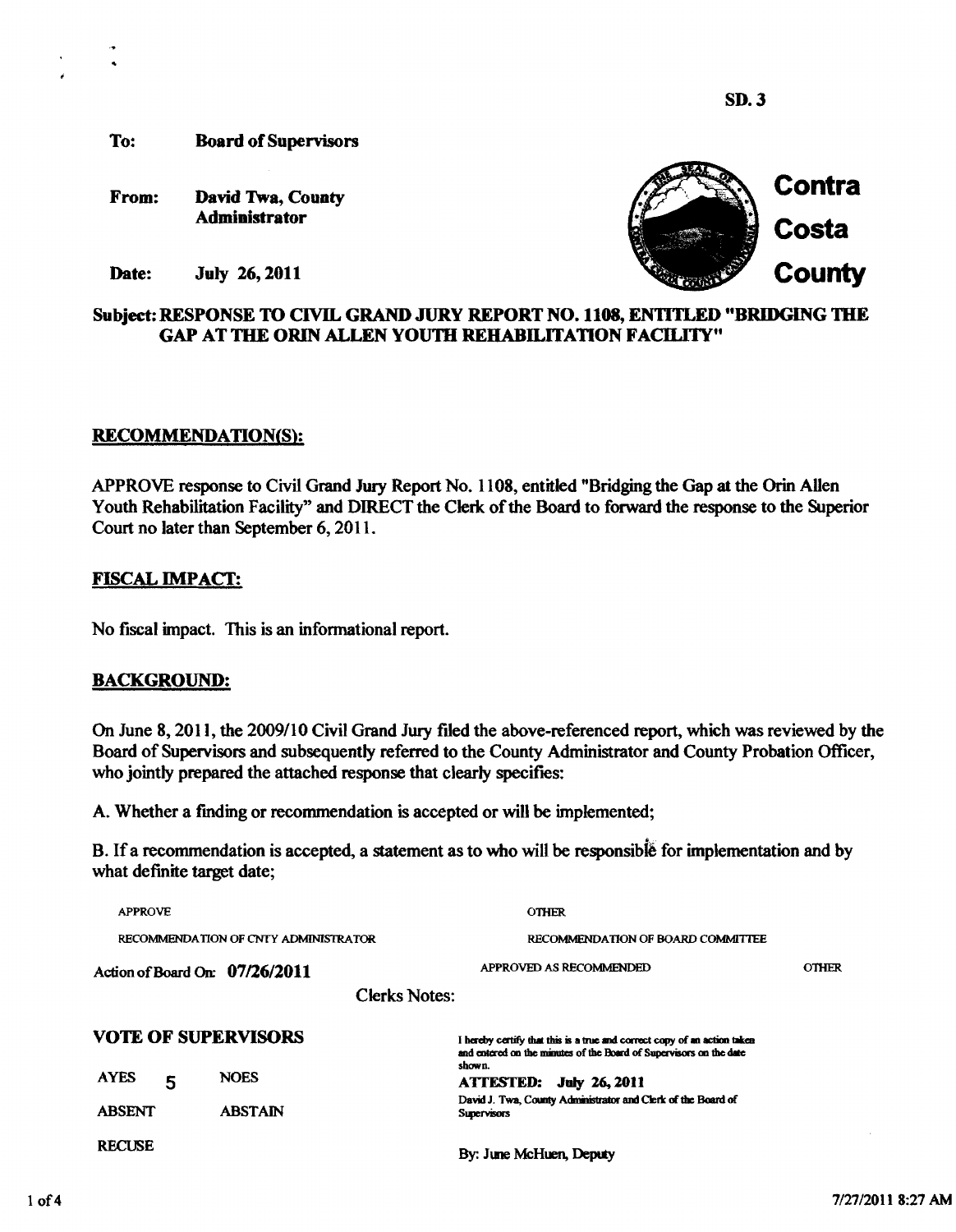**To: Board of Supervisors** 

**From: David Twa, County Administrator** 

Date: **July 26, 2011** 



# **Subject: RESPONSE TO CIVIL GRAND JURY REPORT NO. 1108, ENTITLED "BRIDGING THE GAP AT THE ORIN ALLEN YOUTH REHABILITATION FACILITY"**

**Contact: JULIE ENEA (925) 335-1077** 

**cc:** CAO (Enea), County Probation Officer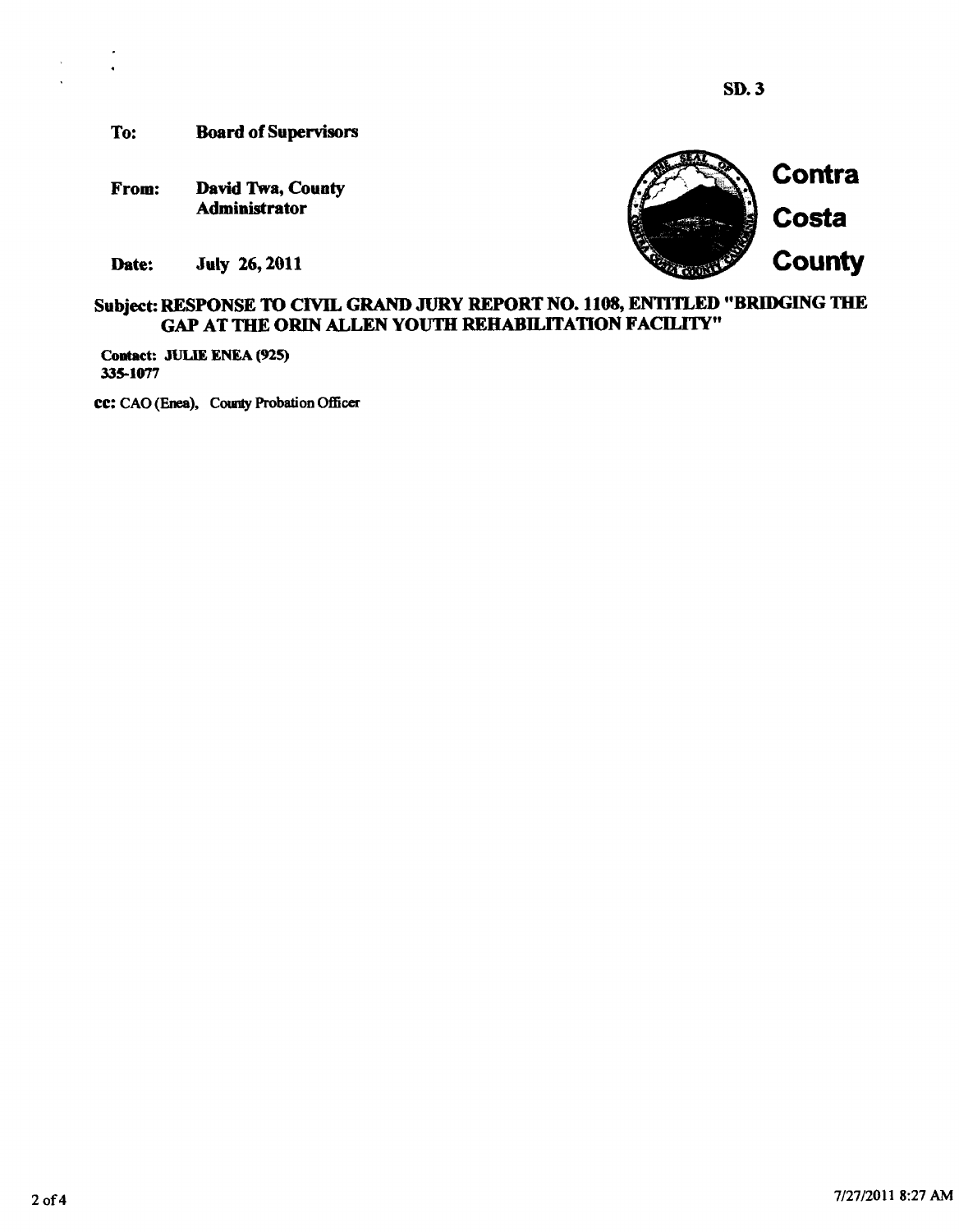# ' **BACKGROUND: (CONT'D)**

C. A delineation of the constraints if a recommendation is accepted but cannot be implemented **within** a six-month period; and

D. The reason for not accepting or adopting a fmding or recommendation.

Section 933.5(a) requires a response to the designated findings of the Grand Jury.

#### **FINDINGS**

1. Orin Allen (Youth Rehabilitation Facility) is a cost-effective alternative to the Juvenile Hall facility.

*Response:* The County agrees with the finding.

**2.** There **is** no formal training in construction, food preparation or horticulture.

*Response:* The County agrees with the finding. There is no dispute there is no formalized and highly structured offering in construction, food preparation and horticulture. However, there is a wood shop class offered to the youth and several large areas of the raised planting beds have been planted with tomatoes and several other vegetables. The plan is to incorporate food preparation with the items harvested.

3. Residents do not routinely perform minor facility maintenance and repairs.

**Response:** The County agrees with the finding. Conversations have already begun to set up a protocol with the wood shop instructor to replace and/or repair benches or other wood related objects at the facility.

4. There are no regularly scheduled collaborative planning sessions between the County Probation Department and Office of Education leadership concerning the **Orin** Allen Youth Rehabilitation Facility.

*Response:* The County agrees with the finding. Although there are meetings with school administration, they are not regularly scheduled.

5. Management personnel at the Office of Education have varying levels of knowledge about the execution of their educational programs currently offered at **Orin** Allen.

*Response:* NIA

6. The Rossmoor Senior Tutors provide a valuable service to the residents of the **Orhr** Allen Youth Rehabilitation Facility.

*Response:* The County agrees with the fmding.

7. Community volunteers provide additional enrichment opportunities for **Orin** Allen residents.

*Response:* The County agrees with the finding.

Section 933.05(b) requires a response to the designated recommendations of the Grand Jury.

#### **RECOMMENDATIONS**

**1. Orin** Allen (Youth Rehabilitation Facility) should remain open to provide programs for non-violent youth offenders.

*Respome:* The recommendation has been implemented. The recently adopted **State and** County budgets make provision to fund the OAYRF for FY 2011/12.

2. Probation and Office of Education should explore adding vocational classes to supplement classroom